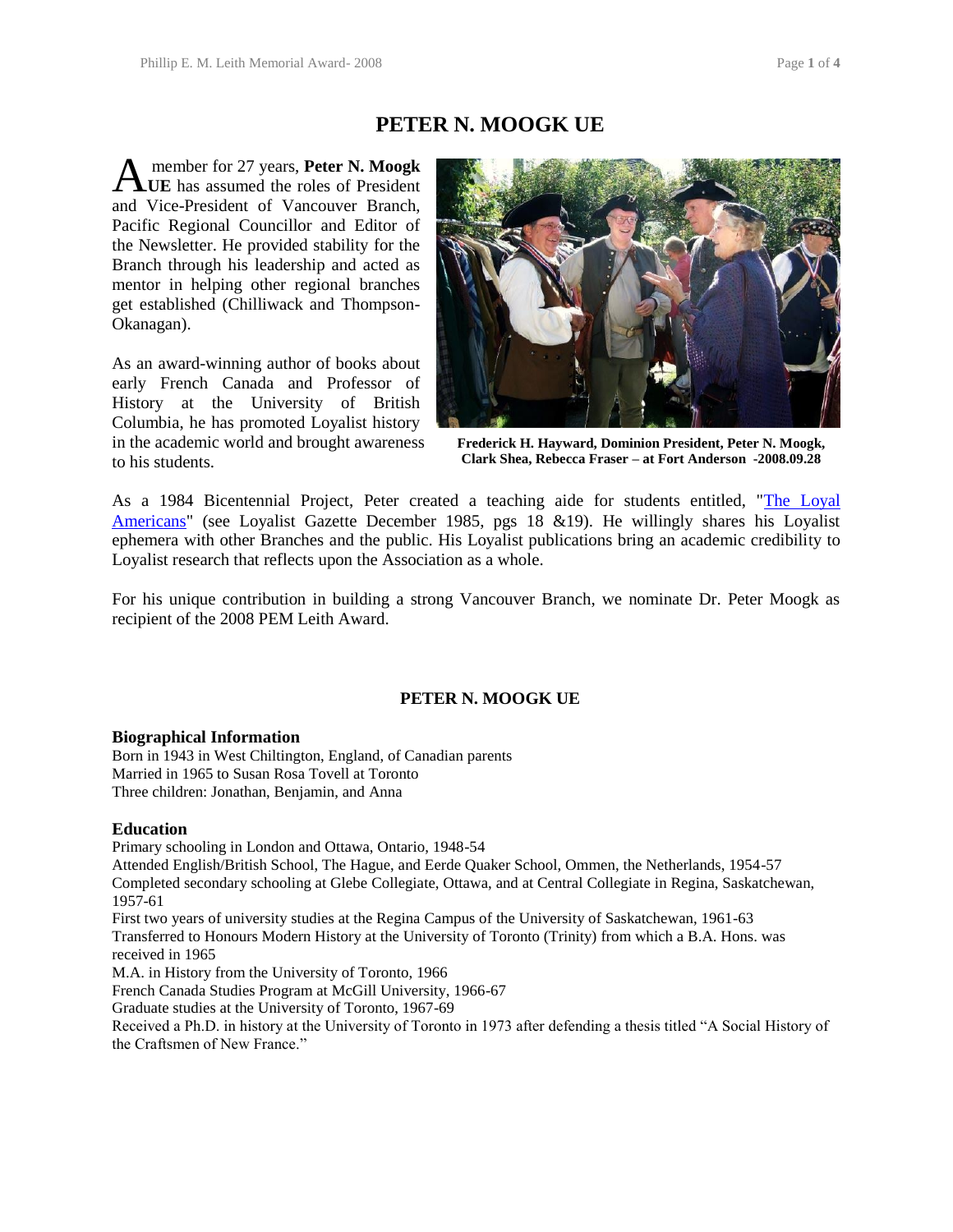# **University Employment**

Library assistant at the universities of Saskatchewan and Toronto, summers of 1965, 1966 Research assistant to W.J. Eccles, French Canada Studies Programme, McGill University, 1966-67 Documentary researcher on Canadian architecture for the federal Historic Sites Branch, 1968-69 Assistant Professor, History Department, University of British Columbia [UBC], 1969-77 Associate Professor, UBC, 1977-2000 Professor, UBC, 2000-2005 [retired 31 July 2005] Professor Emeritus, UBC, 2006-

#### **Memberships in Scholarly and Historical Societies**

British Columbia Heritage Society Canadian Historical Association Canadian Numismatic Association Canadian Numismatic Research Society (fellow, former vice-president, president) J. Douglas Ferguson Historical Foundation (director) 15<sup>th</sup> Field Artillery Regiment, R.C.A., museum and archive (director) French Colonial Historical Society Military History Group, Canadian Historical Association Niagara Historical Society Pacific Northwest Numismatic Association Society of Architectural Historians [Marion Dean Ross Chapter] United Empire Loyalists' Association (former Western Canada Vice-President) Vancouver Numismatic Society (president)

## **Awards and Distinctions**

Province of Ontario Fellowship, 1965-66 Canada Council Doctoral Fellowship, 1967-70 Canada Council Travel Grants, 1969, 1973 Canada Council Leave Fellowship, visiting historian at the Fortress Louisbourg National Historic Site, 1975-76 Saint-Marie Prize for outstanding contributions to  $17<sup>th</sup>$  century Canadian History, 1975 Canadian Numismatic Association Literary Award, 1976 Daughters of Colonial Wars Prize for the best article published in the *William and Mary Quarterly* in 1979, 1980 Social Sciences and Humanities Research Council Leave Fellowship, Visiting Scholar at Darwin College, Cambridge University, 1982-83 Guy Potter Award for the best published article in Canadian numismatics, 1987 and 1989 Canadian Forces Service Decoration, 1989 Elected Fellow, Canadian Numismatic Research Society, 1989 Alfred A. Heggoy Prize of the French Colonial Historical Society for the best book on French colonial history published in 2000, 2001

## **Areas of Special Interest**

The social and cultural history of pre-1800 French North America Crafts and domestic architecture in early Canada Modern Canadian military history History of currency in colonial North America The Niagara District of Upper Canada, 1776-1840 The American Loyalists, 1774-1800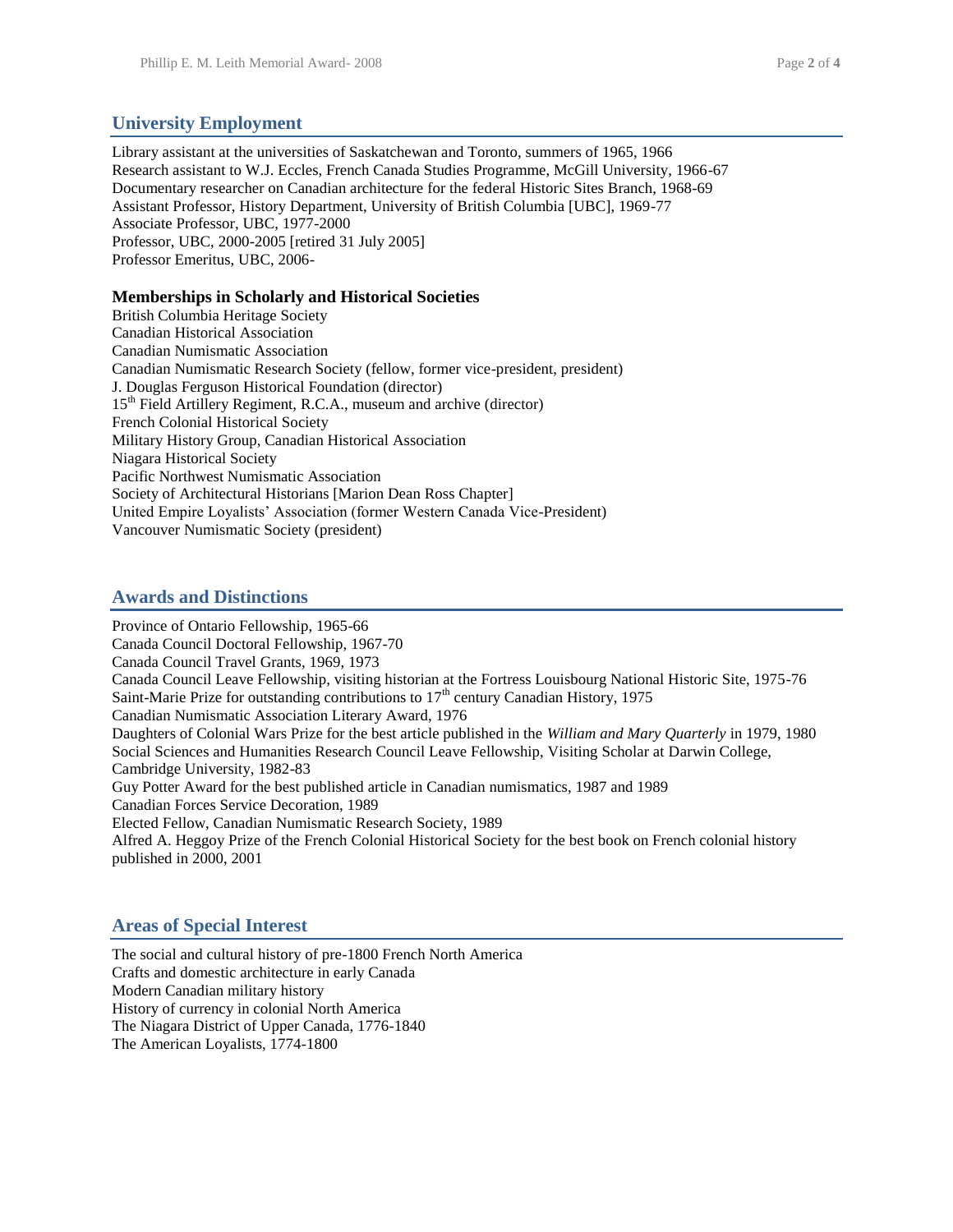## **Publications**

#### **A. Books**

*Building a House in New France: An Account of the Perplexities of Client and Craftsman in Early Canada* (Toronto: McClelland & Stewart, 1977) – winner of the Sainte-Marie Prize in History [revised second edition published by Fitzhenry and Whiteside in 2002]

*Vancouver Defended: A History of the Men and Guns of the Lower Mainland Defences, 1859- 1949* (New Westminster: Antonson Press, 1978)

Co-author, *Berczy* [a painter and colonizer in the Canadas] (Ottawa: National Gallery of Canada, 1991)

La Nouvelle France: The Making of French Canada (East Lansing: Michigan State University Press, 2000) – winner of the Heggoy Prize in French Colonial History

## B. Selected Scholarly Articles and Chapters

"Apprenticeship Indentures: A Key to Artisan Life in New France," Canadian Historical Association, *Historical Papers, 1971,* pp.65-83

"Rank in New France: Reconstructing a Society from the Notarial Archives," *Histoire sociale/Social History,* VIII, no.15 (May 1975), pp.34-53

"Réexamen de l'École des Arts et Métiers de Saint-Joachim," *Revue d'Histoire de l'Amérique française,* Vol.29, no.1 (juin 1975), pp.3-29

"A Pocketful of Change at Louisbourg," *Canadian Numismatic Journal,* Vol.21, No.3 (March 1976), pp.96-104

"In the Darkness of a Basement: Craftsmen's Associations in Early French Canada," *Canadian Historical Review,* Vol.57, No.4 (Dec. 1976), pp.399-439

"The Louisbourg Medal of 1720," *Canadian Numismatic Journal,* Vol.21, No.11 (Dec. 1976), pp.434-440

"Manual Education and Life in New France," James Leith, ed., *Facets of Education in the Eighteenth Century* (Oxford: Voltaire Foundation, 1977), pp.125-168

"Thieving Buggers and Stupid Sluts: Insults and Popular Culture in New France," *William and Mary Quarterly,* Vol.36, No.4 (Oct. 1979), pp.524-547

"The Gunners of New France: *Alter post Fulmina Terror,*" *The Canadian Gunner,* Vol.15 (1979), pp.101-110

"*Les Petits Sauvages:* The Children of Eighteenth Century New France," Joy Parr, ed., *Childhood and Family in Canadian History* (Toronto: McClelland & Stewart, 1982), pp.17-43

"Beyond the C11 Series: Approaches and Sources for the Social History of New France," *Archivaria,* No.14 (summer 1982), pp.53-62

"From Fortress Louisbourg to Fortress Sydney: Artillery and Gunners on Cape Breton, 1743- 1960," Kenneth Donovan, ed., *Cape Breton at 200* (Sydney: University College of Cape Breton, 1985), pp.127-182, 235-239

"When Money Talks: Coinage in New France," *Canadian Numismatic Journal,* Vol.32, No.2 (Feb. 1987), pp.54-75

"Reluctant Exiles: Emigrants from France in Canada before 1760," *William and Mary Quarterly,*  Vol.46, No.3 (July 1989), pp.463-505

"Notables, Rank and Patronage: The Social Order of Eighteenth Century Canada," Philip Boucher, ed., *Proceedings of the Thirteenth and Fourteenth Meetings of the French Colonial Historical Society* (Lanham: University Press of America, 1990), pp.58-85

"At Home in Early Niagara Township [interior furnishings, 1791-1812]," in R.D. Merritt, N. Butler & M. Power, eds., *The CapitalYears: Niagara-on-the-Lake, 1792-1796* (Toronto: Dundurn Press, 1991), pp.165-185